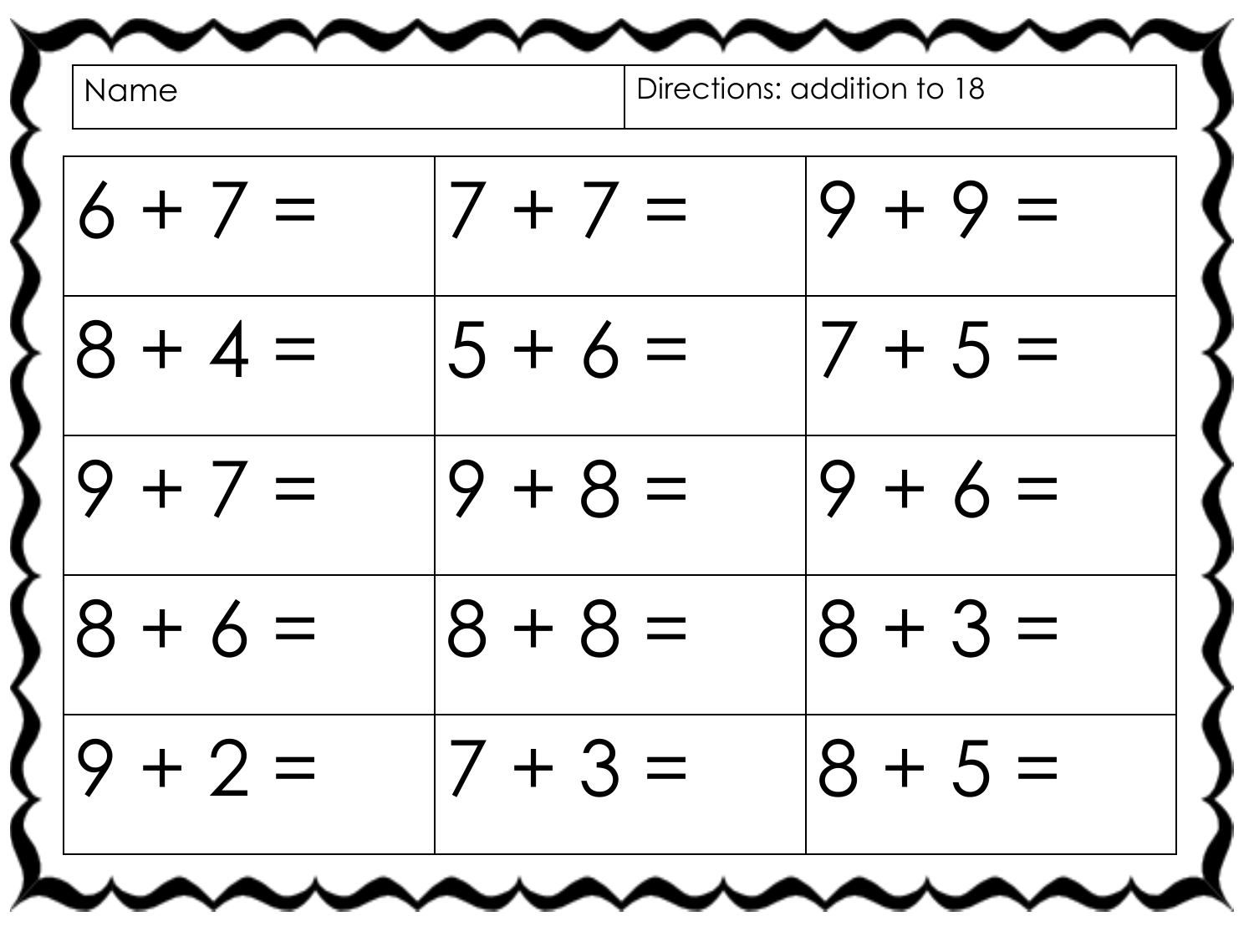Name  $\vert$  Directions: Read and answer the questions.

A little gray kitten played with the ball of yarn and got all tangled up in knots.

- 1. Who played with the yarn? \_\_\_\_\_\_\_\_\_\_\_\_\_\_\_
- 2. What kind of kitten was it?  $\Box$
- 3. What did she play with?
- \_\_\_\_\_\_\_\_\_\_\_\_\_\_\_ 4. What shape was the yarn? \_\_\_\_\_\_\_\_\_\_\_\_\_\_\_\_
- 5. How did the kitten end  $\bigcap \dot S$

Spotty, a goofy brown pup, ran around the yard and pounced on his chew toy.

- 1. What color was the puppy? \_\_\_\_\_\_\_\_\_\_\_
- 2. What was he doing in the yard?\_\_\_\_\_\_\_\_\_\_\_\_
- 3. Why did he stop running? \_\_\_\_\_\_\_\_\_\_\_\_\_\_\_
- 4. What kind of toy?

 $\overline{\phantom{a}}$  , where  $\overline{\phantom{a}}$ 

5. What does pounce mean? \_\_\_\_\_\_\_\_\_\_\_\_\_\_\_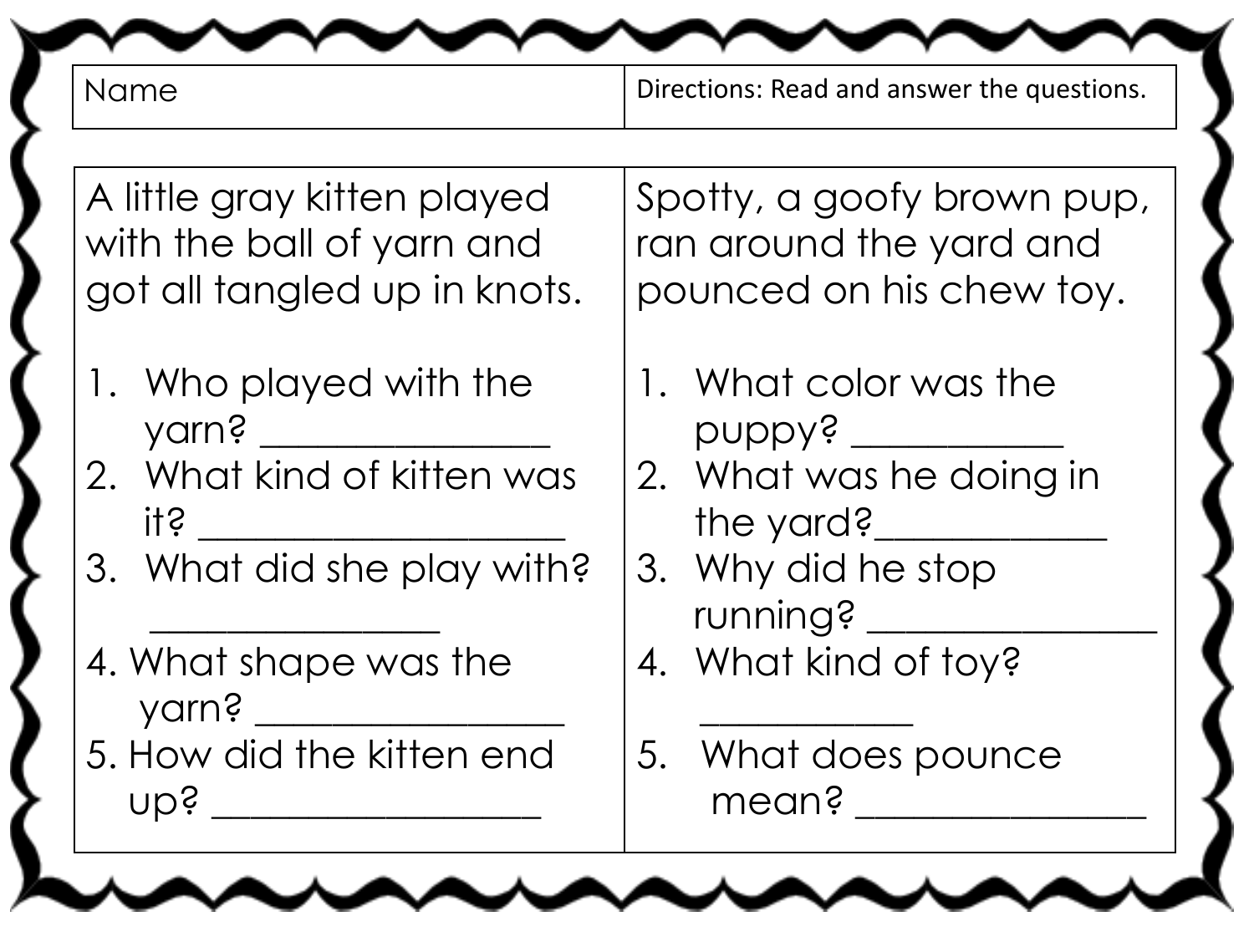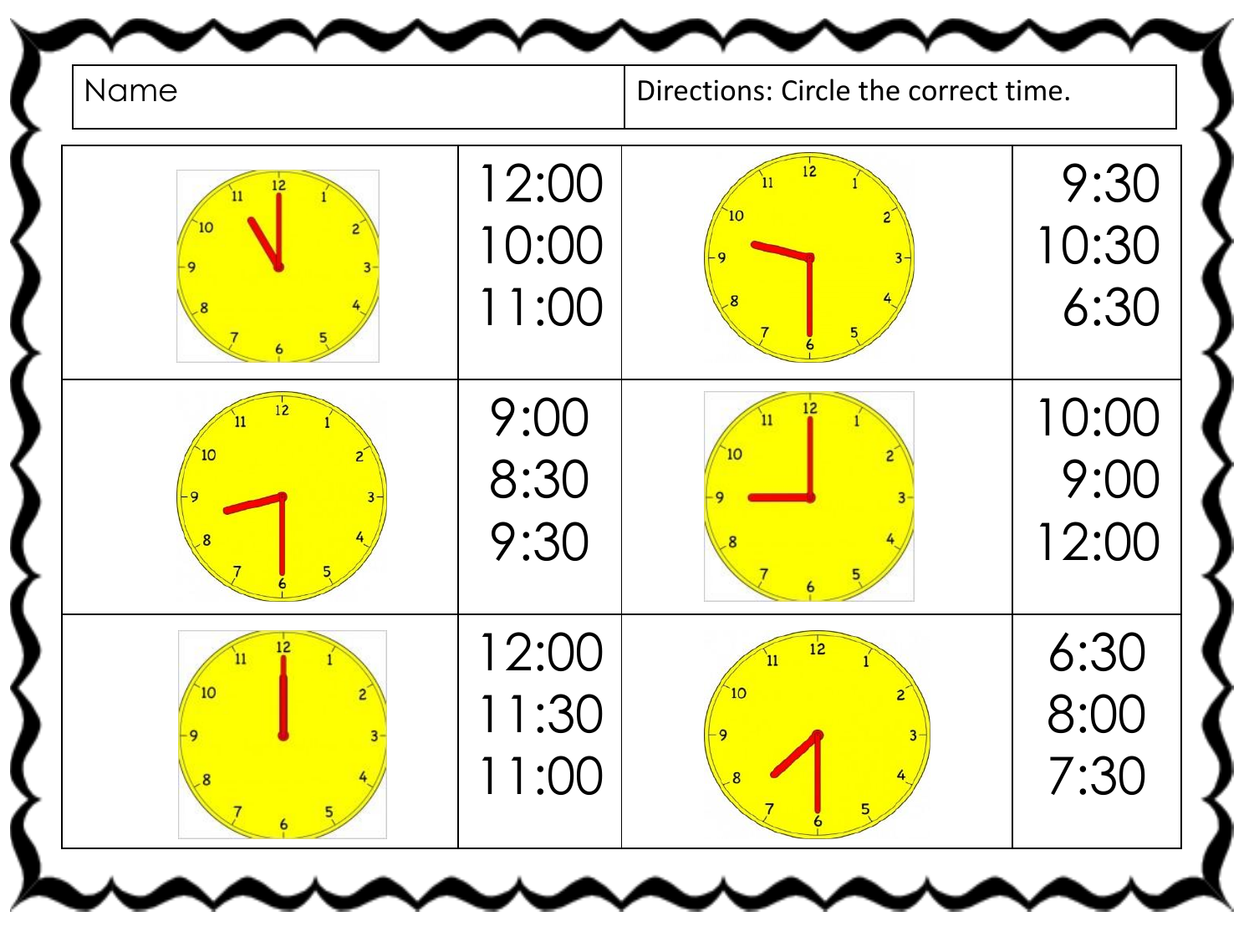|  | nnnnnnnnnn |  |  |  |  |  |  |  |  |  |  |  |  |  |
|--|------------|--|--|--|--|--|--|--|--|--|--|--|--|--|
|--|------------|--|--|--|--|--|--|--|--|--|--|--|--|--|

|  | Name |  |
|--|------|--|
|--|------|--|

Directions: Circle the correct answer

| The room that belongs to                  | Greg's room                                     |
|-------------------------------------------|-------------------------------------------------|
| Greg                                      | Gregs' room<br>Gregs room                       |
| The box that belongs to<br>Rickey         | Rickey's box<br>Rickeys box<br>Rickeys's box    |
| The truck that belongs to<br>Dad          | Dad's truck<br>Dads truck<br>Dads's truck       |
| The team that belongs to<br>Amanda        | Amanda's team<br>Amandas team                   |
| The rider that belongs to<br>that horse   | horses's rider<br>horse's rider<br>horses rider |
| The blanket that belongs<br>to the baby   | baby's blanket<br>babys blanket                 |
| The trunk that belongs to<br>the elephant | elephant's truck<br>elephants trunk             |
| The hat that belongs to<br><b>Bob</b>     | Bob's hat<br>Bobs' hat<br>Bobs hat              |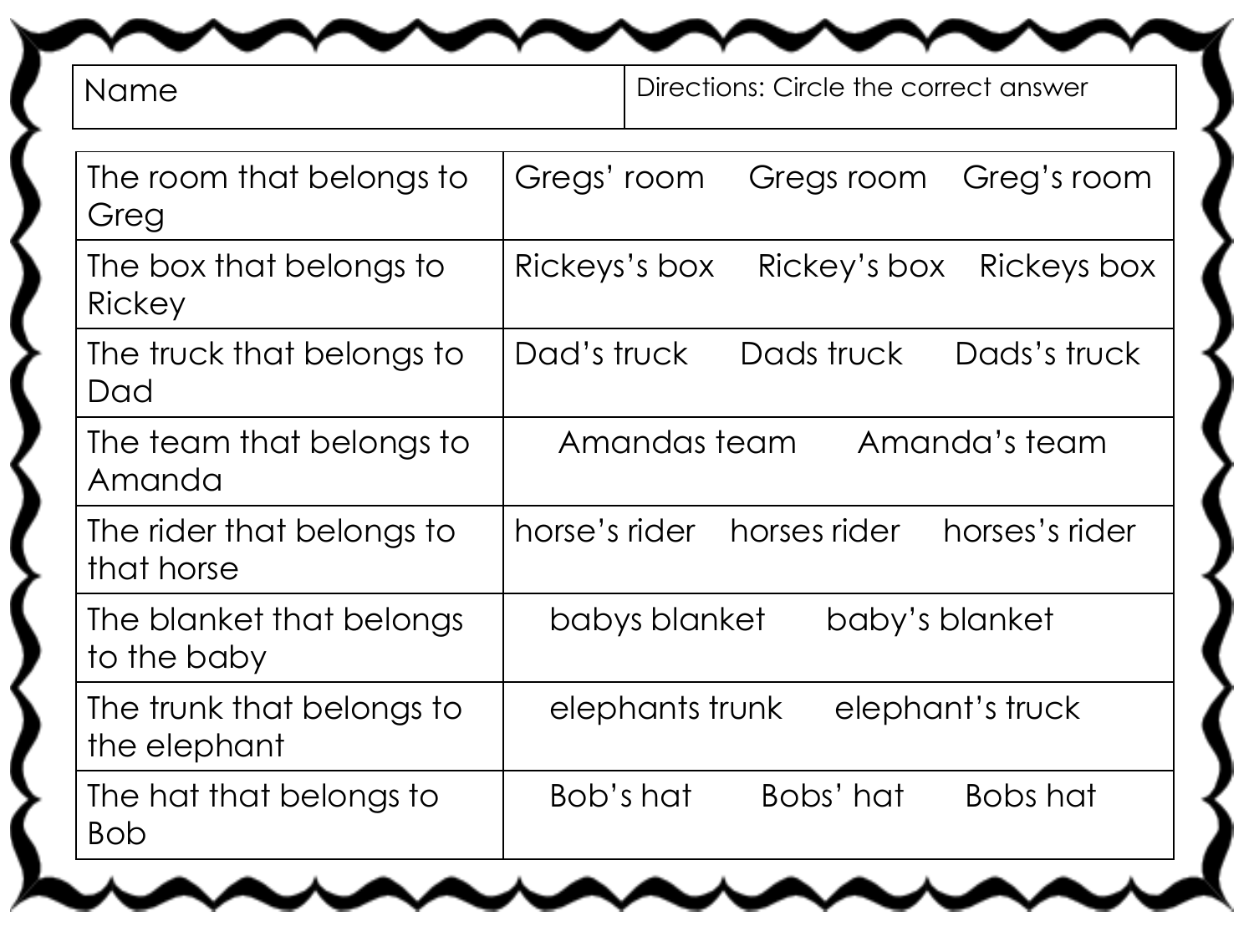| Name                     |         | color then color matching problems. | Directions: Color each box on the left a different |
|--------------------------|---------|-------------------------------------|----------------------------------------------------|
| $\mathsf{I}(\mathsf{I})$ | $7 + 7$ | $5 + 5$                             | $9 + 9$                                            |
| 12                       | $9 + 9$ | $8 + 8$                             | $6 + 6$                                            |
| 14                       | $5 + 5$ | $6 + 6$                             | $8 + 8$                                            |
| 16                       | $9 + 9$ | $7 + 7$                             | $5 + 5$                                            |
|                          |         | $18$   6+6   8+8   7+7              |                                                    |
|                          |         |                                     |                                                    |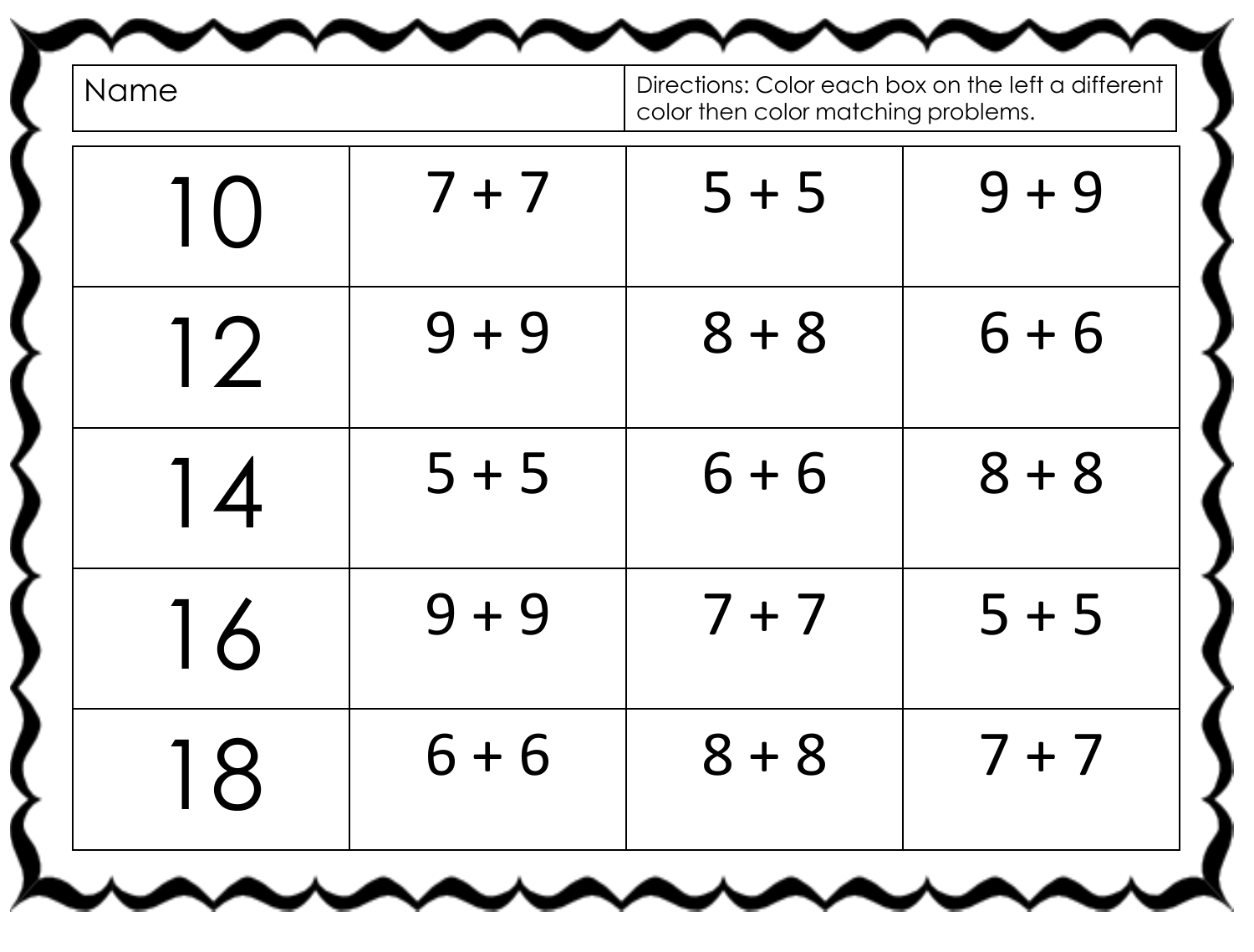| Name  |               |       | and circle long or short. | Directions: Listen for the vowel sound |               |
|-------|---------------|-------|---------------------------|----------------------------------------|---------------|
| flag  | long<br>short | light | long<br>short             | vest                                   | long<br>short |
| map   | long<br>short | crime | long<br>short             | sweet                                  | long<br>short |
| shade | long<br>short | soap  | long<br>short             | cute                                   | long<br>short |
| clamp | long<br>short | frost | long<br>short             | suit                                   | long<br>short |
| wink  | long<br>short | leave | long<br>short             | bunch                                  | long<br>short |
| twice | long<br>short | beans | long<br>short             | crust                                  | long<br>short |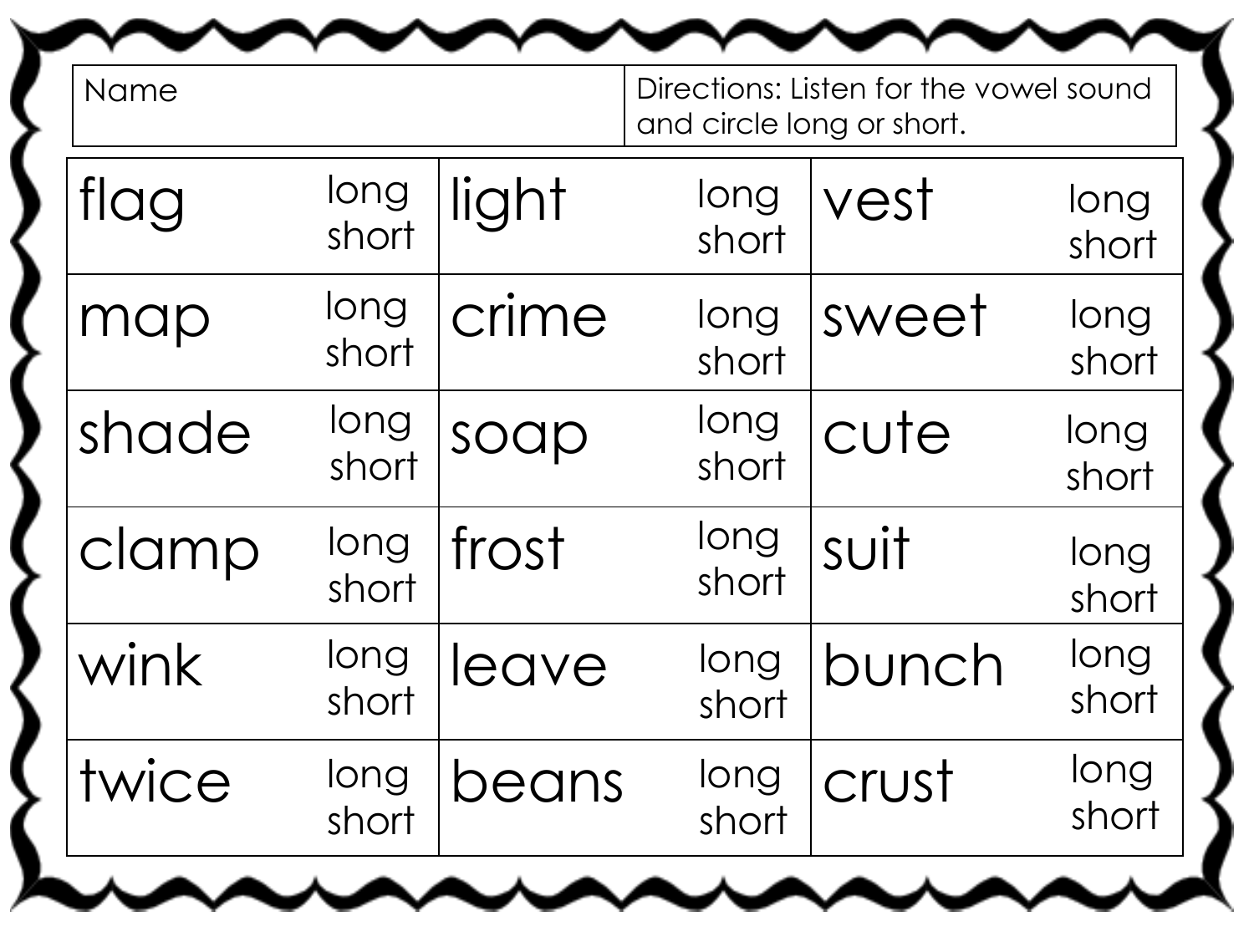| Name |     |      |     |      | Directions: circle odd or even |      |     |
|------|-----|------|-----|------|--------------------------------|------|-----|
| 56   |     | 34   |     |      | 98                             |      |     |
| even | odd | even | odd | even | odd                            | even | odd |
| 29   |     | 63   |     | 32   |                                |      | 84  |
| even | odd | even | odd | even | odd                            | even | odd |
| 16   |     | 45   |     | 5/   |                                |      | 92  |
| even | odd | even | odd | even | odd                            | even | odd |
| 64   |     |      |     |      | $\sigma$                       |      |     |
| even | odd | even | odd | even | odd                            | even | odd |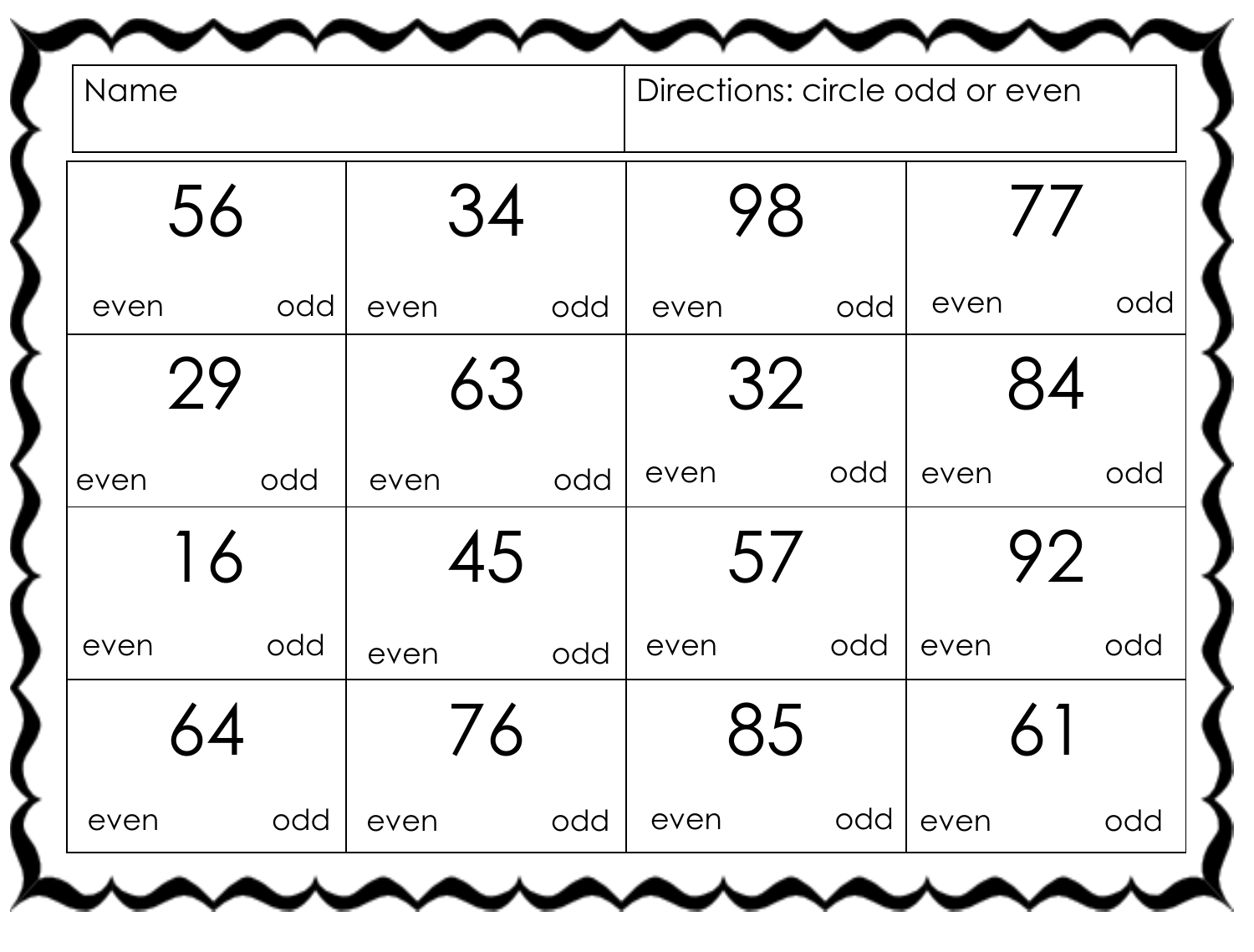| Name      | Directions: Divide the compound<br>words into two smaller words. |  |  |
|-----------|------------------------------------------------------------------|--|--|
| butterfly |                                                                  |  |  |
| moonlight |                                                                  |  |  |
| handout   |                                                                  |  |  |
| rainbow   |                                                                  |  |  |
| sometime  |                                                                  |  |  |
| everyone  |                                                                  |  |  |
| backpack  |                                                                  |  |  |
| today     |                                                                  |  |  |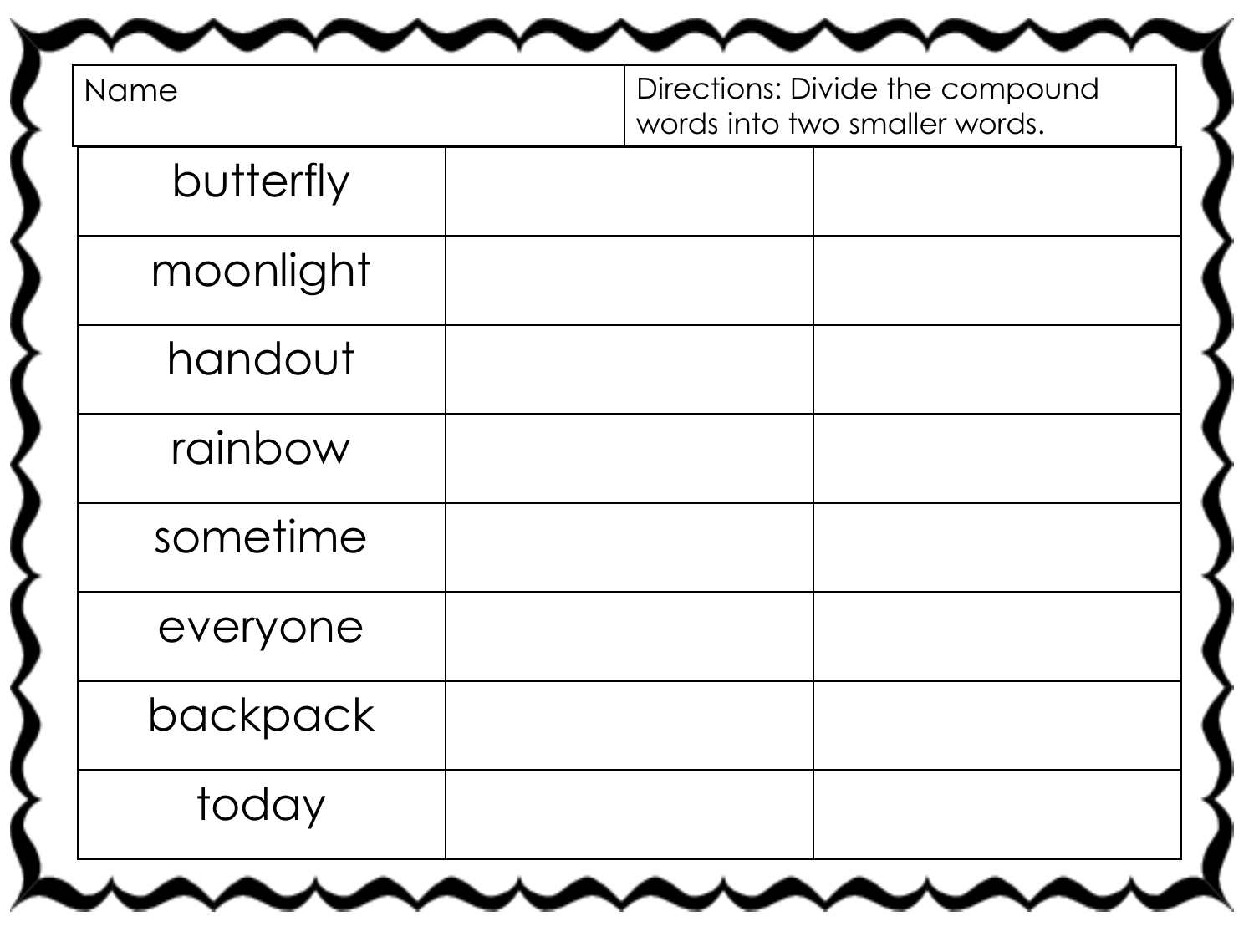| Name | Directions: Write the numbers that<br>come before and after. |
|------|--------------------------------------------------------------|
| 19   | 27                                                           |
| 48   | 12                                                           |
| 62   | 38                                                           |
| 57   | 75                                                           |
|      |                                                              |
| 30   | 84                                                           |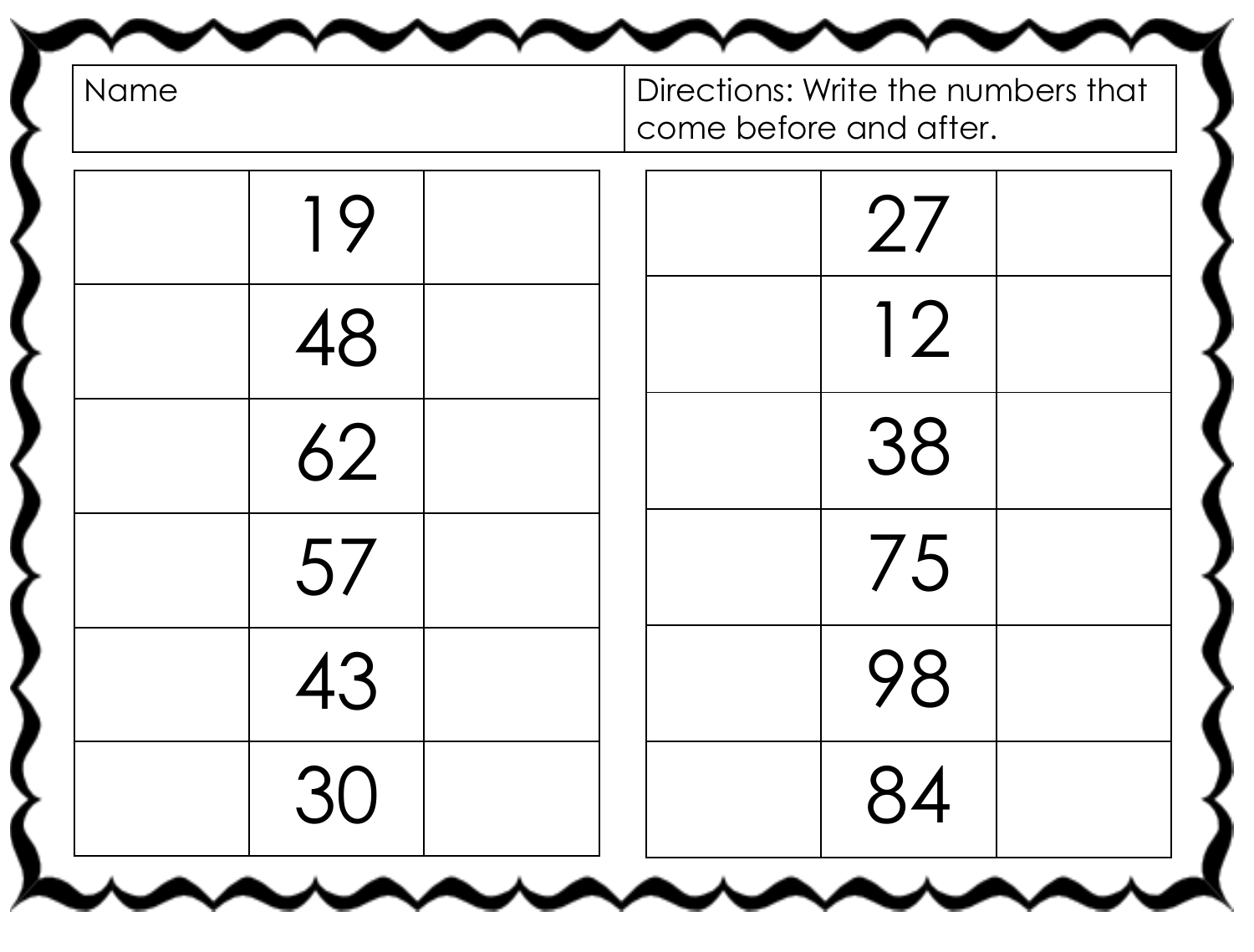| Name                                 |                      |                                                                                       |                                           | Directions: Write the vowels sounds of<br>the underlined words using the key.                                     |
|--------------------------------------|----------------------|---------------------------------------------------------------------------------------|-------------------------------------------|-------------------------------------------------------------------------------------------------------------------|
| long a<br>long e<br>long i<br>long o | LA<br>LE<br>LI<br>LO | short a<br>short e<br>short i<br>short o                                              | <b>SA</b><br><b>SE</b><br>SI<br><b>SO</b> | LI<br>What kind is that vine?<br>Please <u>loan</u> me your <u>boat</u> .<br><u>Jack</u> dropped his <u>bag</u> . |
| long u                               | LU                   | short u<br>Teddy has the <u>list</u> in his <u>fist</u> .<br>The chest is by the bed. | <b>SU</b>                                 | We got stuck in the mud.<br>His <u>suit</u> is blue.                                                              |
|                                      |                      | I think my <u>soap</u> will <u>float</u> .<br>The <u>tent</u> has a <u>bent</u> pole. |                                           | The <u>white</u> belt is <u>mine</u> .<br>Jeff <u>slid</u> and cut his <u>lip.</u>                                |
|                                      |                      | Kate has a blue vase.<br>The baby <u>mule</u> is <u>cute</u> .                        |                                           | I found a little green seed.<br>Patty <u>lost</u> her <u>dog</u> .                                                |

∕″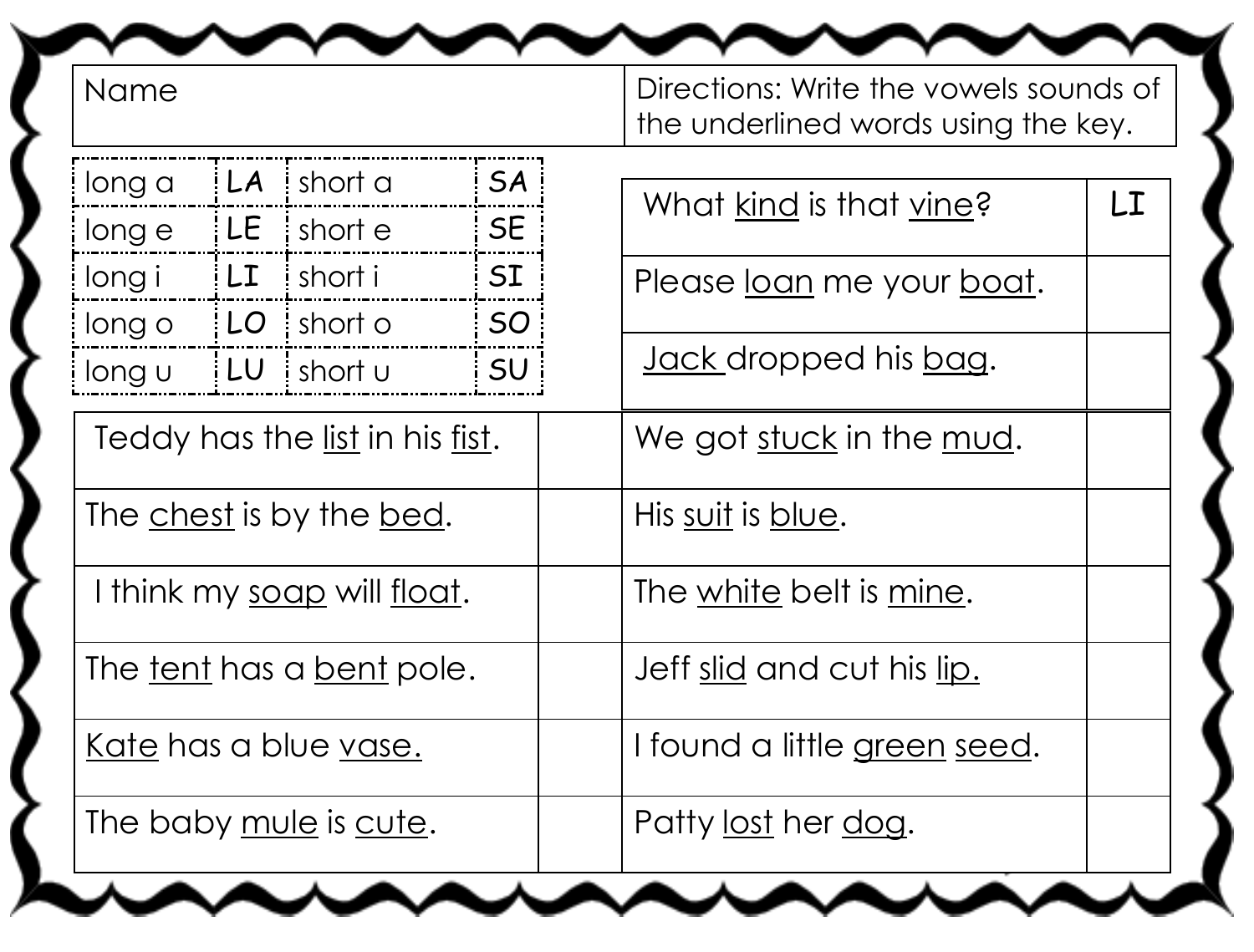| Name                     | Directions: Write the answer in the<br>box. |
|--------------------------|---------------------------------------------|
| 1. There were 10 pups. 4 | 2. There were 10 pups. 3                    |
| were black. How many     | were black. How many                        |
| were brown?              | were brown?                                 |
| 3. There were 10 pups. 8 | 4. There were 10 pups. 9                    |
| were black. How many     | were black. How many                        |
| were brown?              | were brown?                                 |
| 5. There were 10 pups. 5 | 6. There were 10 pups. 2                    |
| were black. How many     | were black. How many.                       |
| were brown?              | were brown?                                 |
| 7. There were 10 pups. 7 | 8. There were 10 pups. 6                    |
| were black. How many     | were black. How many                        |
| were brown?              | were brown?                                 |